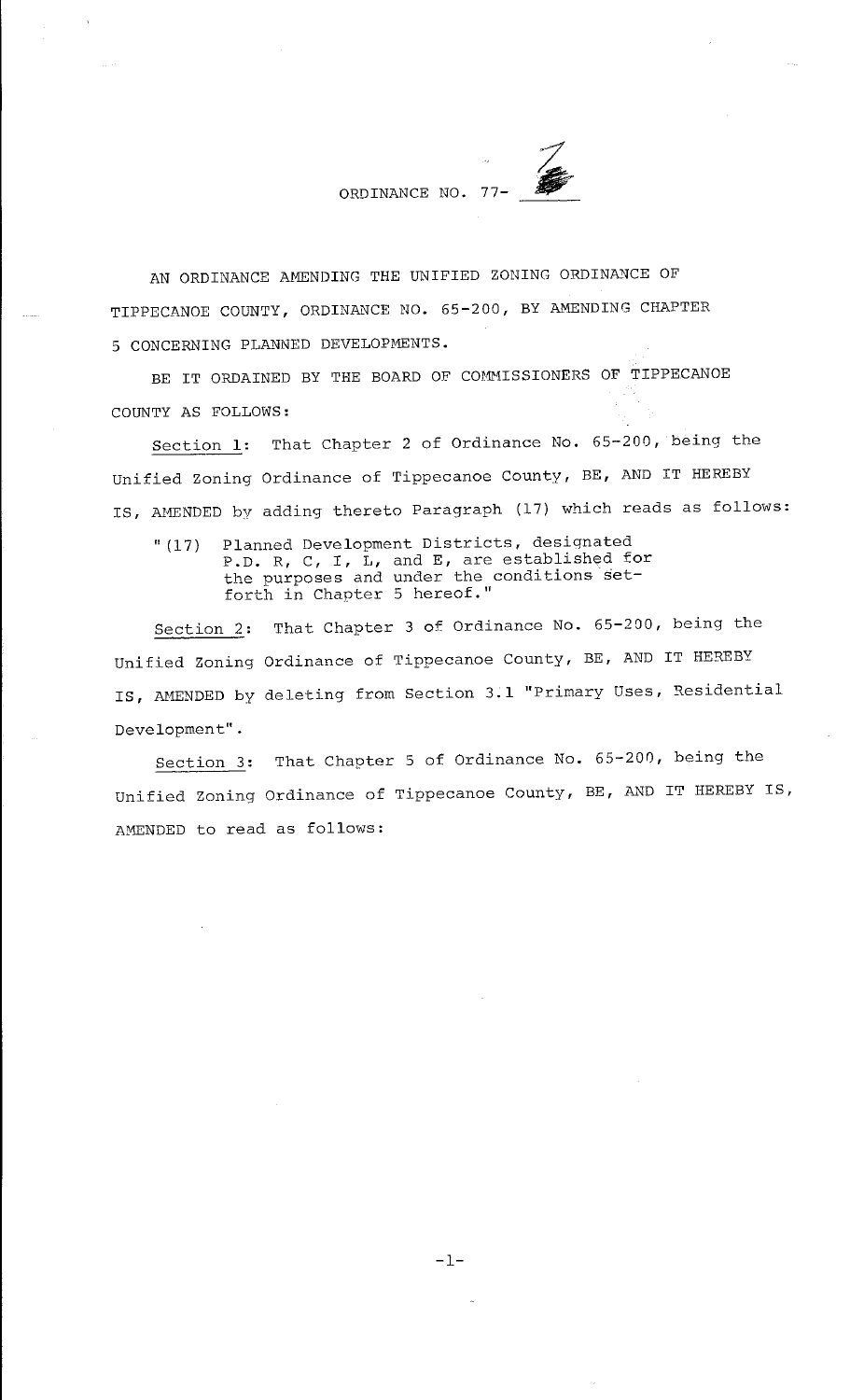# Chapter  $5$  - PD - PLANNED DEVELOPMENT DISTRICTS

5.1 Intent of Districts

*d* •

~)

The purposes of these regulations are to provide greater design flexibility in the development of land when consistent with the comprehensive Development Plan and intent of the Unified Zoning Ordinance. The use of Planned Development Zoning Classifications shall be encouraged when the use of such regulations promotes a harmonious variety of uses, and/or provides for an economy of shared services and facilities, and/or are compatible with surrounding areas and/or foster the creation of attractive, healthful, efficient and stable environments for living, shopping or working.

The Planned Development regulations and procedures may apply to the development of presently open or vacant lands, and may apply to parcels of relatively small size as well as large-scale development, depending upon the nature of the proposed use and improvements and their relationship with other surrounding uses and the overall characteristic of the area in which located.

Planned Development regulations are intended to encourage innovations in land development techniques so that the growing demands of the community may be met with greater flexibility and variety in type, design and layout of sites and buildings and by the con servation and more efficient use of open spaces and other amenities generally enhancing the quality of life.

-2-

.ti"·,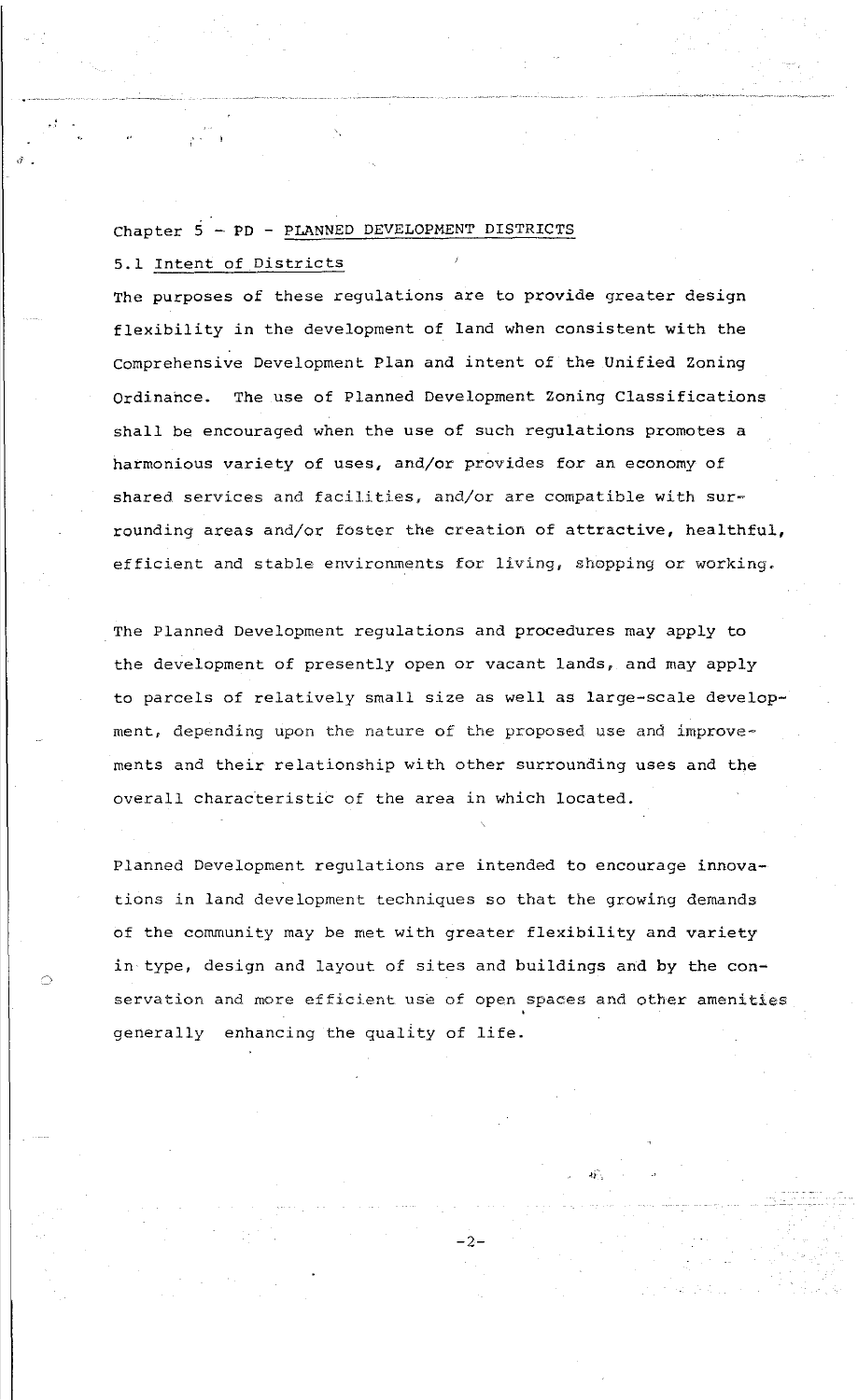Planned Development projects should also encourage a more efficient use of land which reflects the changes in the technology of land development so that resulting economies may accrue to the benefit of the community at large.

5.2 Classifications of Planned Development

Upon preliminary review of a Planned Development proposal by the Executive Director as provided by this Ordinance, such proposal shall be identified by the general character of dominant use of the development. Such proposals shall be classified by the following designations:

 ${a}$  "PD-R - Planned Development - Residential

Any development consisting of not less than three (3) acres in which more that 80 percent of the interior floor area of all buildings to be included in the development are used for residential purposes or those accessory purposes customarily related to residential use.

#### (b) "PD- $C -$  Planned Development - Commercial

Any development consisting of not less than four (4) acres in which all of the interior floor area of all buildings to be included in the development is to be used for commercial purposes.

#### (c) "PD-I - Planned Development - Industrial

Any development consisting of not less than five (5) acres in which more that 80 percent of the interior floor area of all buildings to be included in the development are used for industrial or manufacturing purposes or such accessory uses customari.ly relating to industrial uses with the balance of such interior floor areas, if any, being intended for such commercial uses as reasonably relate to the support or con-

-3-

~r.

 $\pi$  -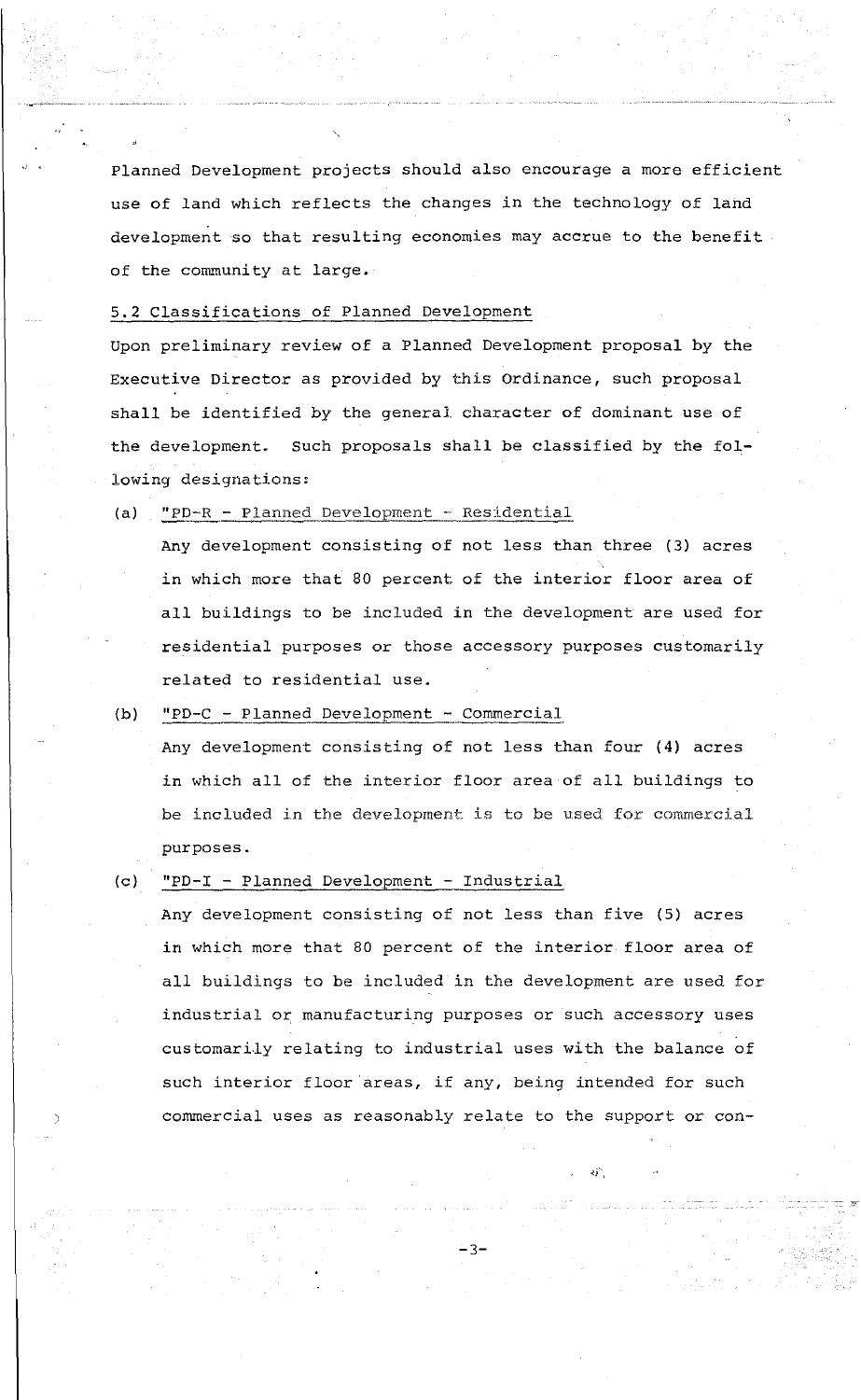venience of the intended industrial uses or their occupants. (d) "PD-L - Planned Development - Leisure

Any development consisting of not less than five (5) acres in which the principal activity, whether conducted within or outside of a building or other structures, relates to recreation, amusement, the exhibition of sports events, the conduct of games and athletics, or the provision of open space for any passive or active endeavor. In these districts, such commercial structures or uses as reasonably relate to the principai activity of the development shall also be permitted.

(e) "PD-E" - Planned Development - Extraordinary

A development not otherwise distinguishable under any previous classification, consisting of not less than one (1) acre of land area, and containing less than the stated minimum proportions of any single dominant use or function, and in which the proposed uses of interior and exterior spaces require unusual design flexibility to achieve a completely logical and complementary conjunction of uses and functions.

## 5.3 Origination of Proposals

Any person, corporation, partnership or association having an ownership interest in a proposed development, or any group of owners united in interest, acting jointly, and in pursuance to an agreement to carry out the proposal in separate ownership may propose a Planned Development District in accordance with the procedures hereinafter established, where such individual owner or group of owners in making such proposal intends to act as developer or sponsor of the development if the zoning change is adopted and indicates the requisite capabilities to carry out

 $-4-$ 

*-11··,*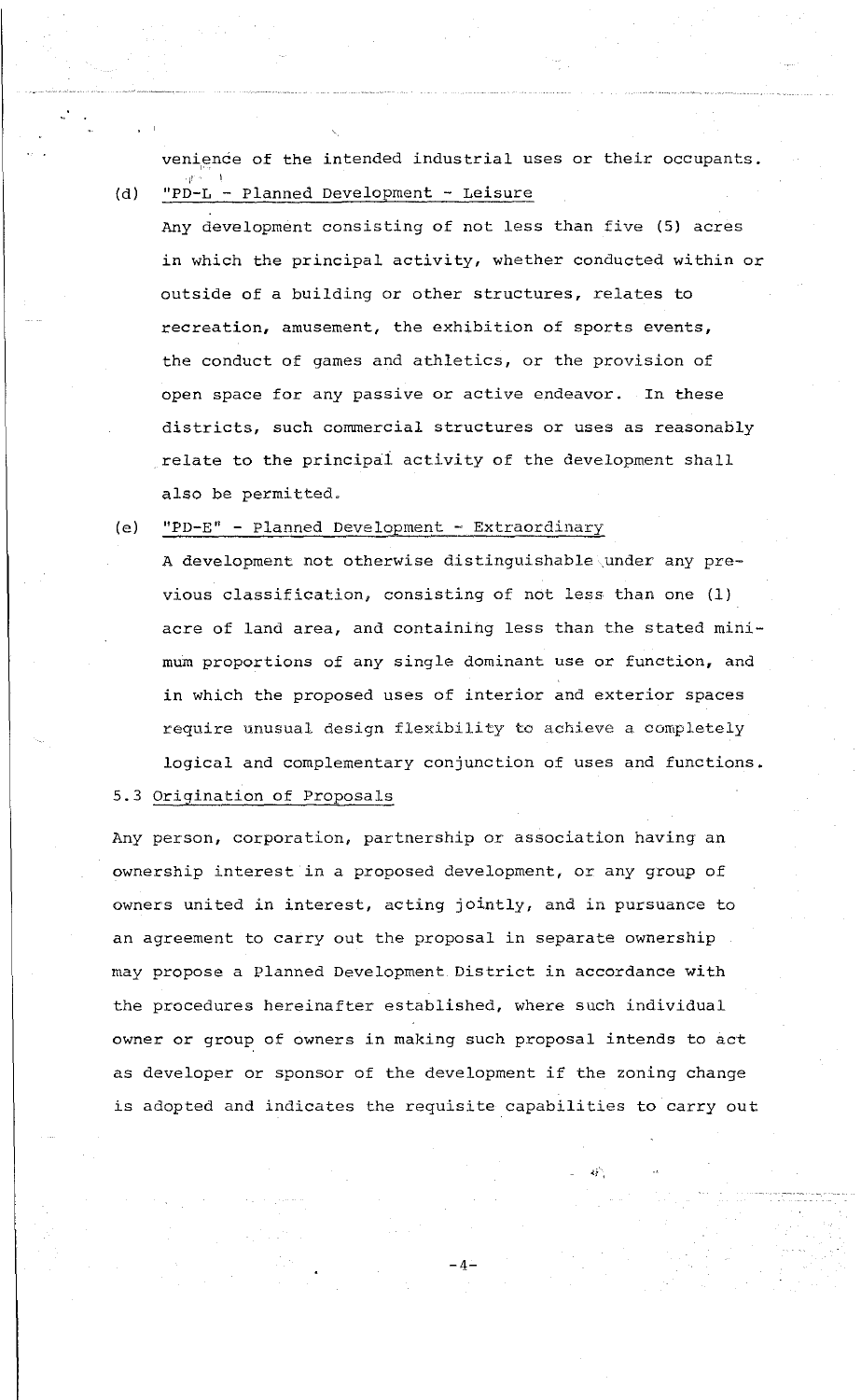such proposal. A parcel, or site proposed for Planned Development need not be under single ownership where the proposed development consists of a group of structures or improvements capable of being developed separately but in accordance with a single, unitary plan, and in which the separate owners have given their expressed intentions to enter into such private agreements between or among themselves as will facilitate their mutual enterprise, and assure its completion as planned to the satisfaction of the Commission.

5.4 Filing Procedure

,\_ ~·<-.

 $\sim$ 

- (a) The authorization of a Planned Development shall be subject to the procedures expressed herein:
- (b) Submit as a petition to rezone.
- (c) The petition, which shall include a preliminary plan and plat for any area proposed for development as a Planned Development shall be filed with the Area Plan Commission. The preliminary plan and plat shall include.:
	- (1) Proposed layout of streets, open space and other basic elements of the plan.
	- (2) General identification of location and types of structures and their use categories within the area, including proposed densities of said uses.
	- (3) Proposals for handling traffic, parking, sewage disposal, drainage, tree preservation and removal, lighting, signage and other pertinent development features.
	- (4) A separate location map to scale shall show the boundary lines of adjacent land and the existing zoning of the area proposed to be developed as well

-5-

*-t!'* -,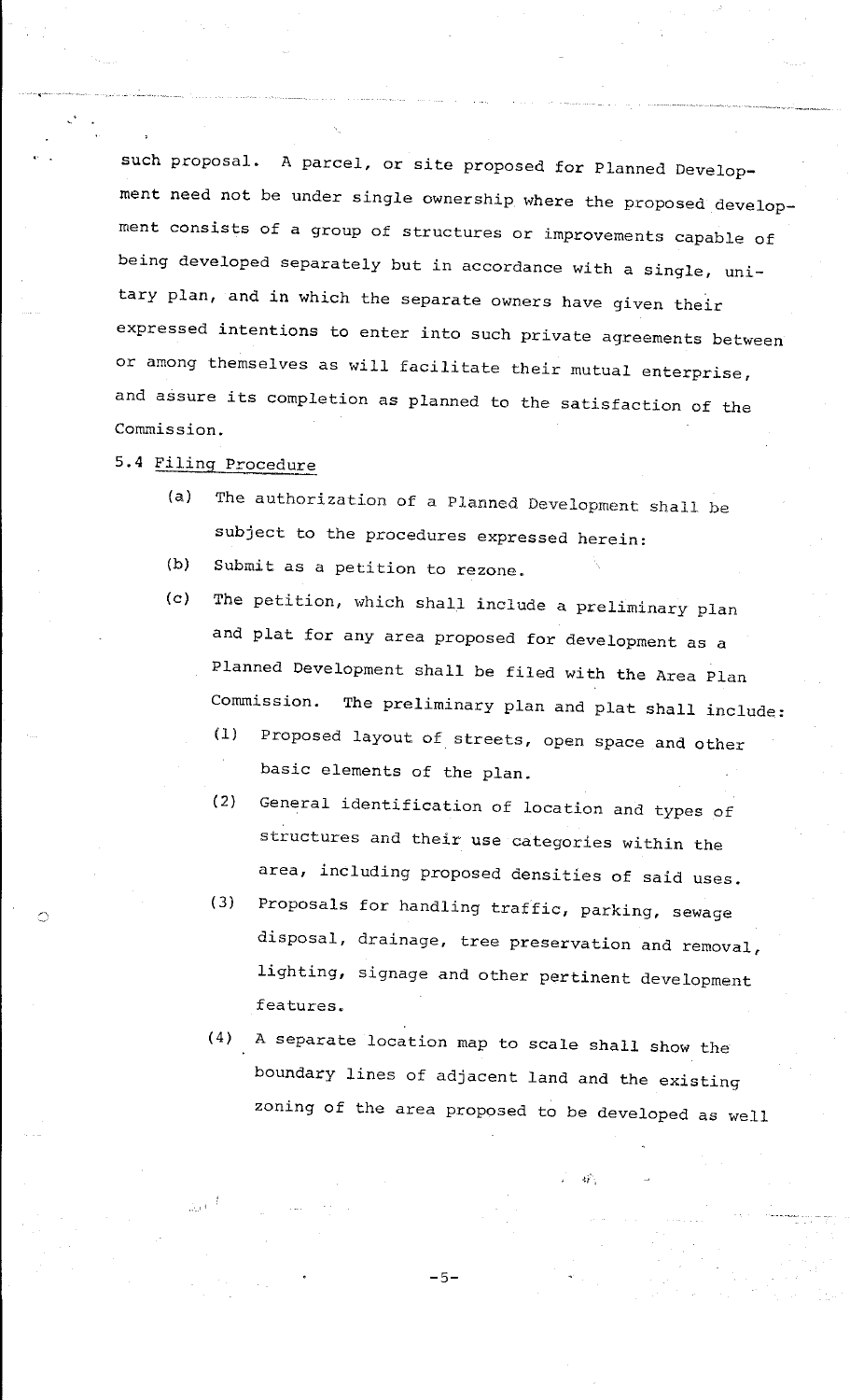as the adjacent land.

- (5) A general statement of the covenants to be made a part of the Planned Development as well as the order  $\mathbb{R}^{\mathbb{N}}$  and estimated time of development.
	- (6) A statement of the proposed order of development of the major elements of the project, including whether the development will be in phases, and, if so, the order and content of each phase.
- 
- (d) The preliminary plan shall be presented in triplicate and to a scale ratio not to exceed  $100' = 1$ ". The preliminary plan may include any additional graphics which will explain the features of the development. It shall also be provided to the appropriate checkpoint agencies for their review and comment. These checkpoints are as follows:

#### Tippecanoe County

County Highway Engineer County Surveyor

Tippecanoe Soil and Water Conservation District County Health Department Parks and Recreation Dept. Tippecanoe School District Township Fire Department County Sheriff Department City of Lafayette

City Engineer Board of Health Police Dept., Traffic Div. Fire Chief Parks and Recreation Tippecanoe Soil and Water Conservation District Lafayette School Corp.

City of West Lafayette

City Engineer Board of Health Parks and Recreation Fire Chief Police Dept, Traffic Div. Tippecanoe Soil and Water Conservation Districe

- W. Lafayette School Corp, W. Lafayette Environmental Commission
- W. Lafayette Community Development Commission
- Other Incorporated Towns

 $\mathbf{a}$ 

Town Board County Health Department Tippecanoe School Corporation Local Fire Department Town Marshall

(e) Within twenty-five (25) days after filing, the Executive Director of the Area Plan Commission or his representative shall consult with the petitioner regarding the petition and checkpoint agency comments. After such consultation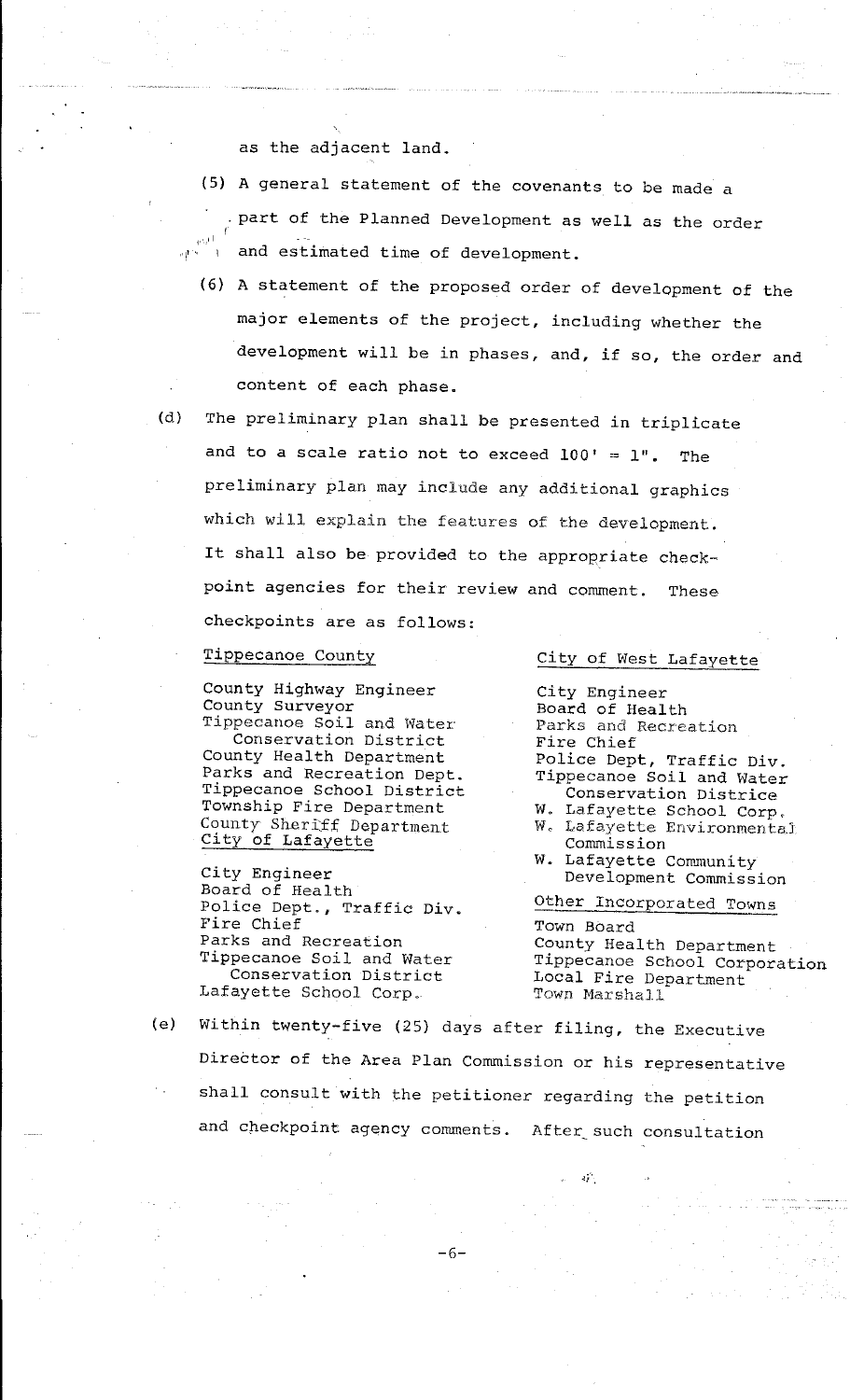the petitioner may make modifications to the petition.

- (f} After consultation with the Executive Director and after making any modifications to the proposed preliminary plans, the Petitioner shall file in triplicate a ''Final Proposed Preliminary Plan" which shall:
	- (1) Include all documents included in the preliminary plan.
	- (2) Include an index identifying all documents included in the preliminary plan.
	- (3) Include a cover sheet indicating that it is the Final Proposal Preliminary Plan and indicating the date and case number.
	- ( 4} Be bound or stapled together and all documents therein reduced to a size no larger that  $8\frac{1}{2}$  X 14 inches except for the maps and sketches.

### 5.5 Preliminary Plan Hearing

 $\bigcap$ 

- (a} The petition, if and as modified, shall then be heard by the Area Plan Commission as a petition for zoning ordinance amendment and subject to the procedures applicable thereto. The Commission may recommend approval, amendment, or disapproval of the plan and may impose any reasonable condition with its recommendation. If approval is recommended, the preliminary plan shall be stamped "Approved Preliminary Planned Development" and be signed by the President and Secretary of the Commission and one copy shall be, permanently retained in the office of the Commission.
- (b} The approved Preliminary Planned Development shall then be certified to the appropriate legislative body for

-7-

~;·;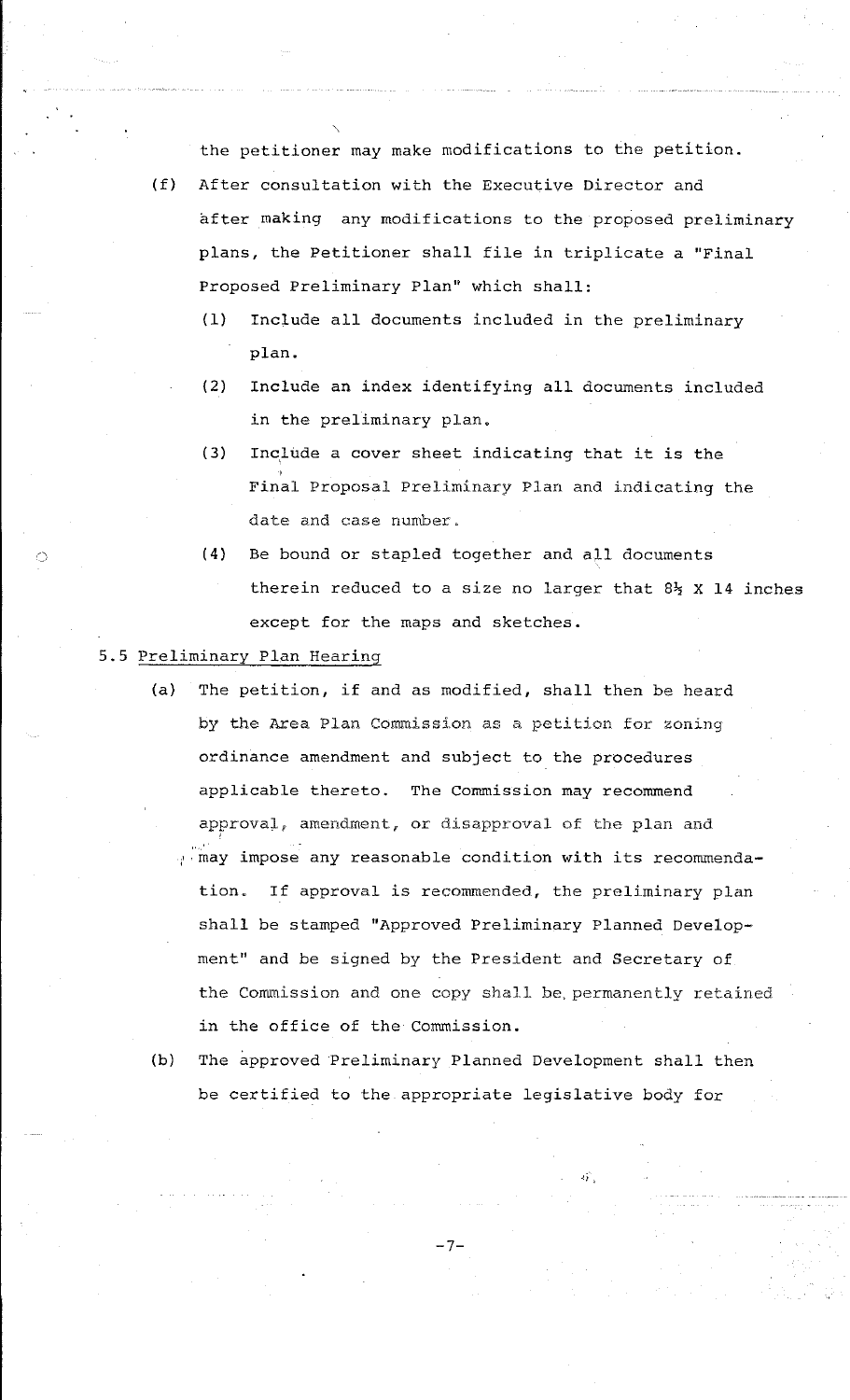adoption as a Planned Development District pursuant to the laws governing adoption of zoning ordinances. Upon adoption by the legislative body, the applicant shall prepare his detailed plan.

### 5.6 Approval of De'tailed Plan

11',,'!  $r<sub>A</sub>$  .  $\sim$ 

 $\bigcirc$ 

- (a) Before any development takes place, the legislative body shall review for conformance to the approved preliminary plan a detailed plan specifying the location, composition, and general engineering features of all lots, drainage, sewage, water supply facilities, recreational facilities, site perimeter treatment and other pertinent site development features including general locations of proposed buildings. Such approval shall be in the form of a resolution by the legislative body finding only that the detailed plan is consistent with the approved Preliminary Planned Development.
- (b) The approved detailed plan shall be stamped "Approved Detailed Planned Development" and be signed by the Clerk with one copy sent to and permanently retained in the office of the Area Plan Commission and one copy shall be sent to the Administrative Officer.
- (c) Approval, unless extended of the first phase of the detailed plan shall be obtained within two (2) years and approval of the balance of the detailed plan shall be obtained within five (5) years after adoption of the Planned Development District by the legislative body.
- (d) In the exercise of continuing jurisdiction, the Administrative Officer may from time to time approve only minor modifications of the approved Detailed Planned Development in a manner consistent with the approved

 $-8-$ 

 $\ddotsc$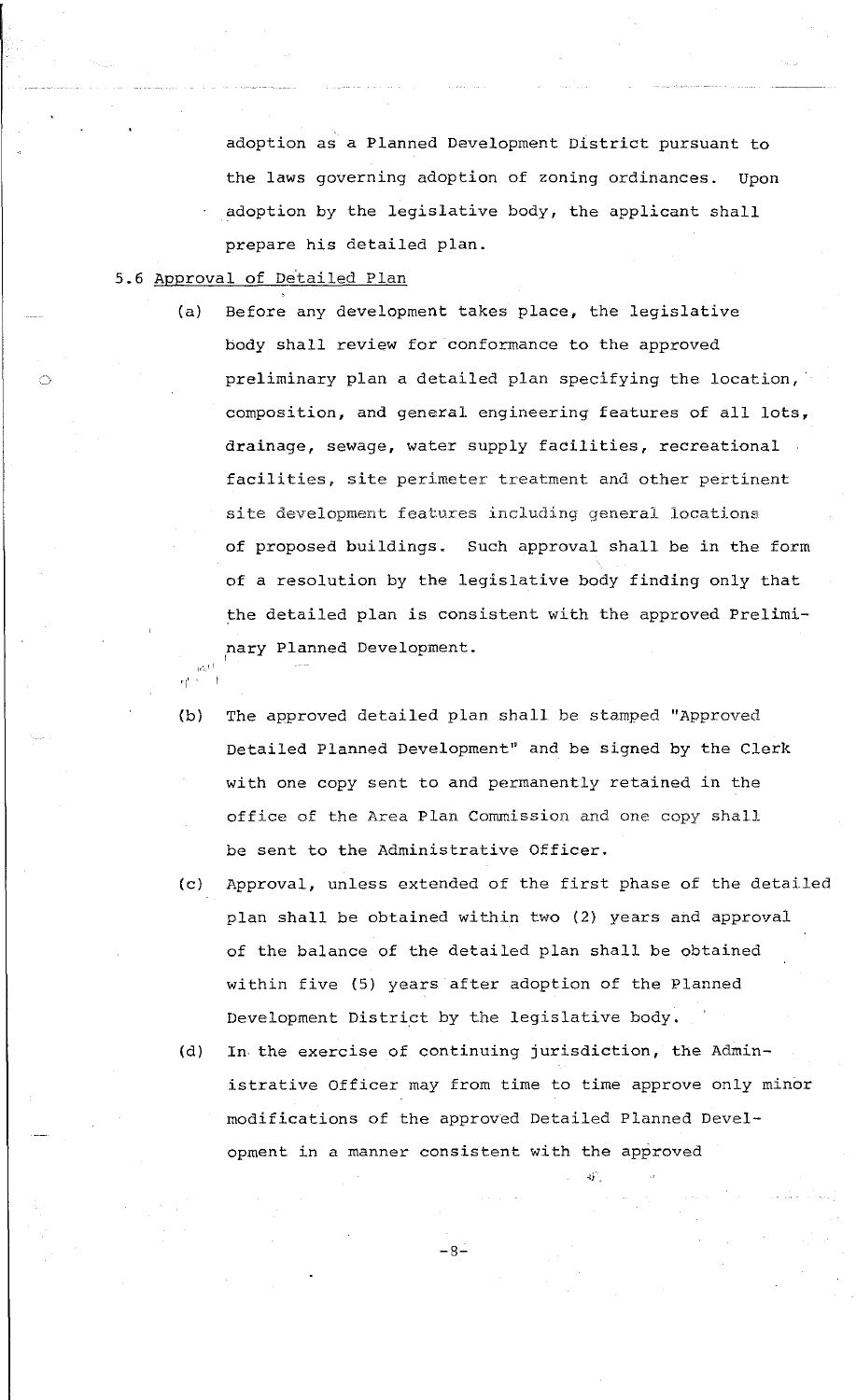Preliminary Planned Development. Such modifications 'shall not include any increase in density, any lessening of aesthetic treatments, any alteration of frontage or general building location, any change in type of use, or any change in access points.

- (e) In the event that approval of a detailed plan is not timely obtained, the Commission may initiate an amendment of the zoning ordinance relating to said land or the legislative body may request such action;
- (f) The Approved Preliminary Plan may provide for development of the property involved in phases. If such phasing is included as a part of the approval of the preliminary plan, the petitioner may submit partial detailed plans which correspond to the phases involved. Such partial detailed plans, when approved, shall be treated in the same manner as approved detailed plans for an entire Planned Development.
- (g) Approval, unless extended, shall expire after a period of five (5) years from the approved phasing of the preliminary plan unless the development is 50 Percent (50%) completed in terms of public improvements ineluding streets, parks, walkways, utility installations and sanitary sewers. Determination of the amount of completion shall be made by the Administrative Officer.

## 5.7 Covenants and Maintenance

(a) Covenants, when required by the Commission shall be set forth in detail and shall provide for a provision for the release of such restriction by execution of a document so stating and suitable for recording signed by the

~i·'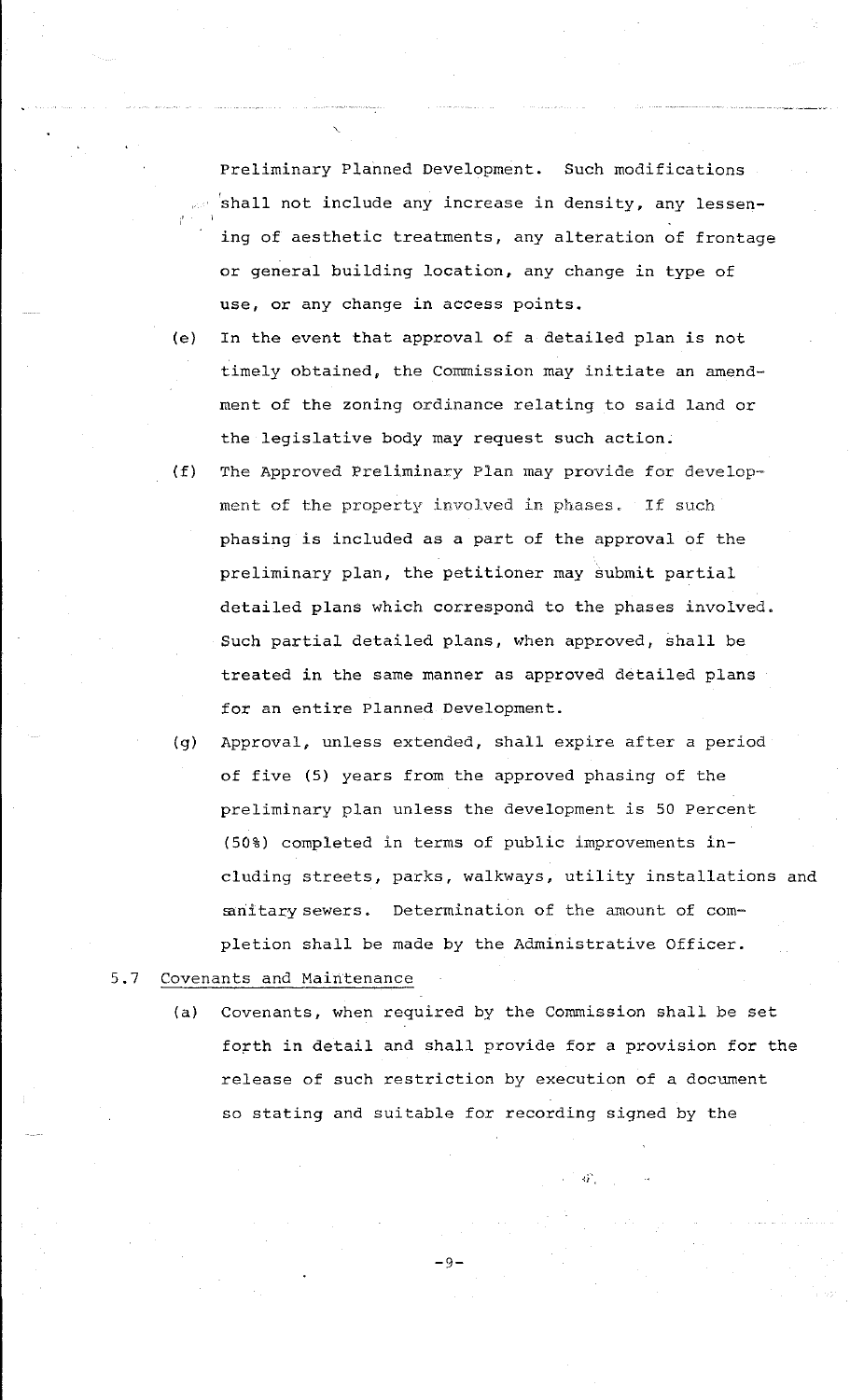Commission President and Secretary upon authorization  $_{\circ}$  by the Commission and all of the owners of property 'in.the area involved in the petition for whose benefit the covenant was created. Such covenants shall provide that their benefits run to the Commission and shall be specifically enforceable by the Commission.

- (b) The Commission may require the recording of covenants for any reasonable public or semi-public purpose, including, but not limited to, the allocation of land by the petitioner for public thoroughfares, parks, schools, recreational facilities, and other public and semi-public purposes. Such covenants shall provide that if a governmental unit or agency thereof does not proceed with acquisition of the allocated land within a specified period of time, the covenants shall automatically terminate. If such termination occurs, the petitioners shall then submit for approval by the Commission a modified detailed plan for such land, otherwise consistent with the approved Preliminary Planned Development.
- (c) The Commission may require based upon the approved plan for any other reasonable purpose, including, but not limited to, imposing standards for development of property in a Planned Development. Such development standards may include, but are not limited to, requirements as to the following:
	- ( 1) Lot area.
	- (2) Floor area.
	- (3) Ratios of floor space to land space.
	- (4) Area in which structures may be built. ("Buildable area")

.i;"',

 $-10-$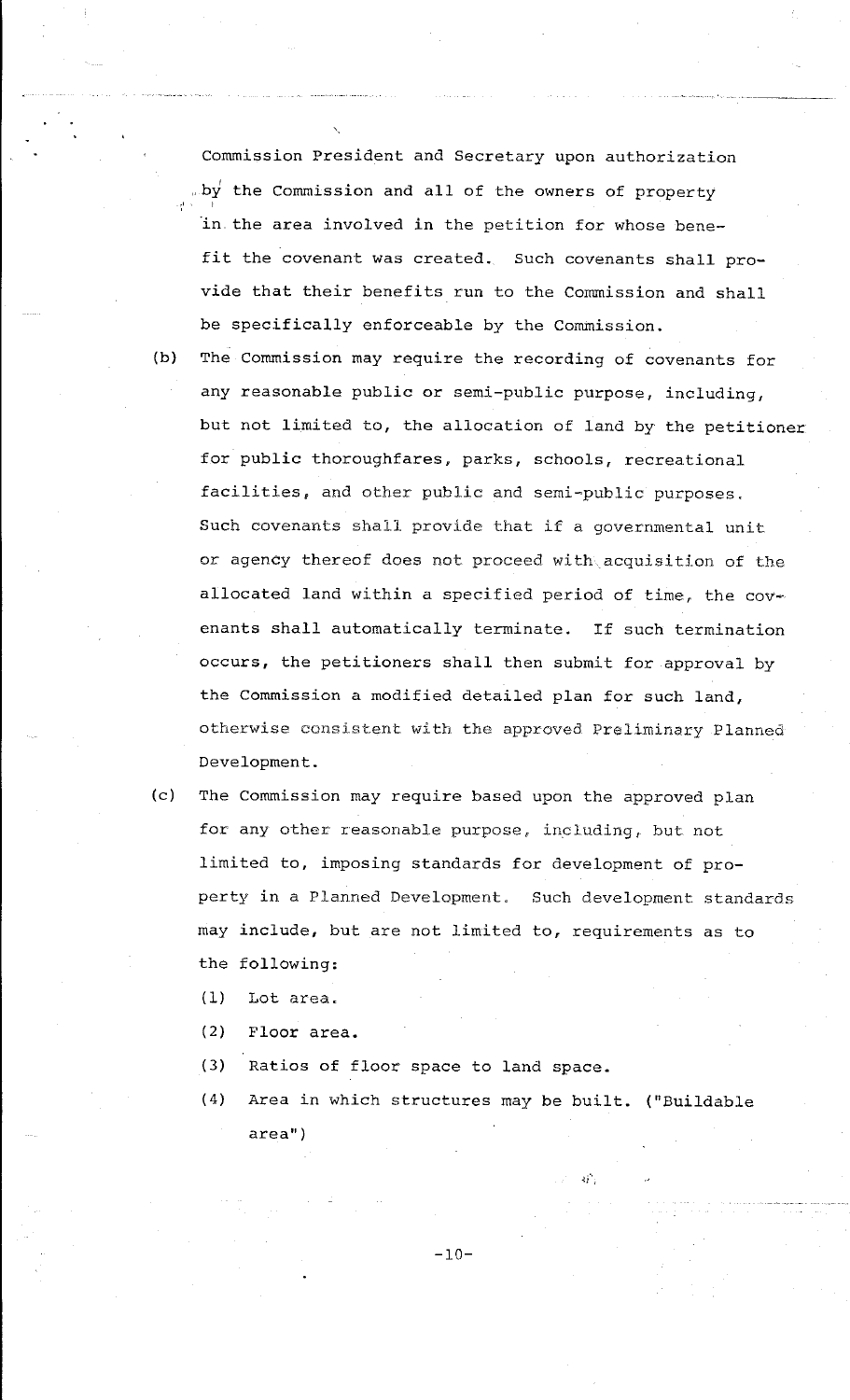- '· (5) Open space.
- (6) Setback lines and minimum rear yards.
- l7} Building separations.
- (8) Height of structures.
- (9) Signs.
- (10) Off-street parking and loading space
- (11) Design standards.
- (12) Phasing of development.
- (d) The petitioner shall be required to provide financial assurance for the satisfactory installation of all public facilities in the form of bonds or such other assurances as are required in the normal procedures of platting pursuant to the provisions of the Unified Subdivision Control Ordinance of Tippecanoe County, Indiana.
- (e) Adequate provision shall be made for a private organization with direct responsibility to, and control by, the property owners involved to provide for the operation and maintainance of all common facilities including private streets jointly shared by such property owners if such facilities are a part of the Planned Development, and, in such instance legal assurances shall be provided which show that the  $pri$ vate organization is self-perpetuating.
- (f) Common facilities which are not dedicated to the public shall be maintained to standards assuring continuous and adequate maintainance. Common facilities not dedicated to the public shall be operated and maintained at no  $ex$ pense to any governmental unit.
- (g) All private streets shall be maintained by the aforementioned private organization in such a manner that adequate access is provided at all times to vehicular

-11-

-ii··,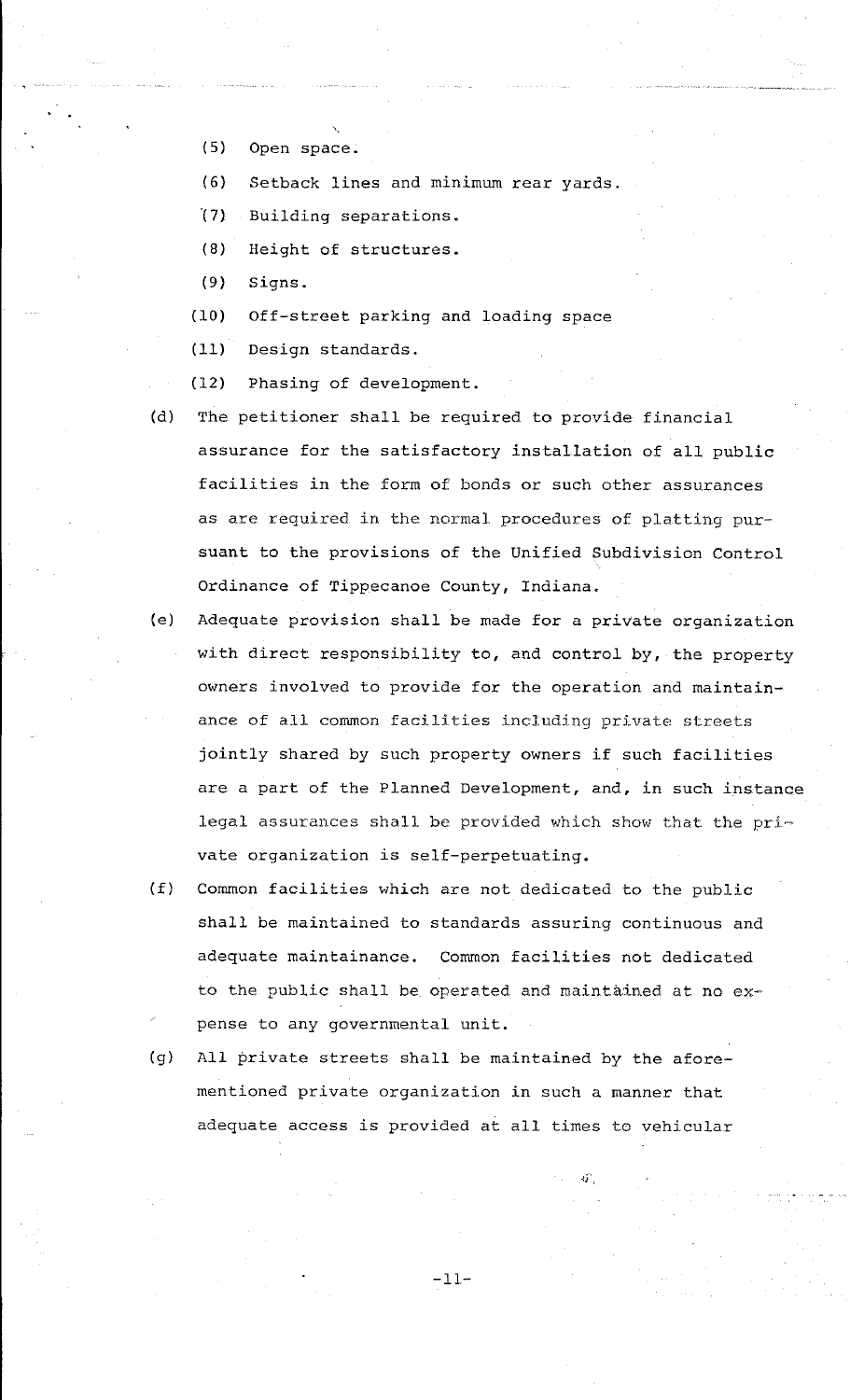traffic so that fire, police, health, sanitation, and public utility vehicles can serve the properties con-  $-$ tiguous or adjacent thereto, and so that said vehicles will have adequate turning area. All streets and roadways not dedicated to the public shall be operated and maintained at no expense to any governmental unit.

#### 5.8 Recording

All approved Detailed Planned Developmental Plans and Plats and modifications thereof shall be recorded in the office of the Tippecanoe County Recorder within two (2) years after approval, but before any development takes place.

5.9 Permit

An improvement location permit shall be issued for a Planned Development District upon full compliance to the approved Detailed Planned Development.

5.10 Construction

(a) No construction or installation work shall be done on any public improvements until satisfactory plans and specifications thereof (as required by Section 6.1 of the Subdivision Control Ordinance of Tippecanoe County, Indiana) have been submitted to the Executive Director and the petitioner has, at least twenty-four (24) hours in advance, notified the appropriate Governmental Engineer of his intention to begin such work, in order that inspections may be made as the work progresses.

(b) All development shall be in conformity with the approved Detailed Planned Development and any material deviations from the approved Detailed Planned Development shall be subject to appropriate enforcement action as provided for in the Unified Zoning Ordinance of

~i·'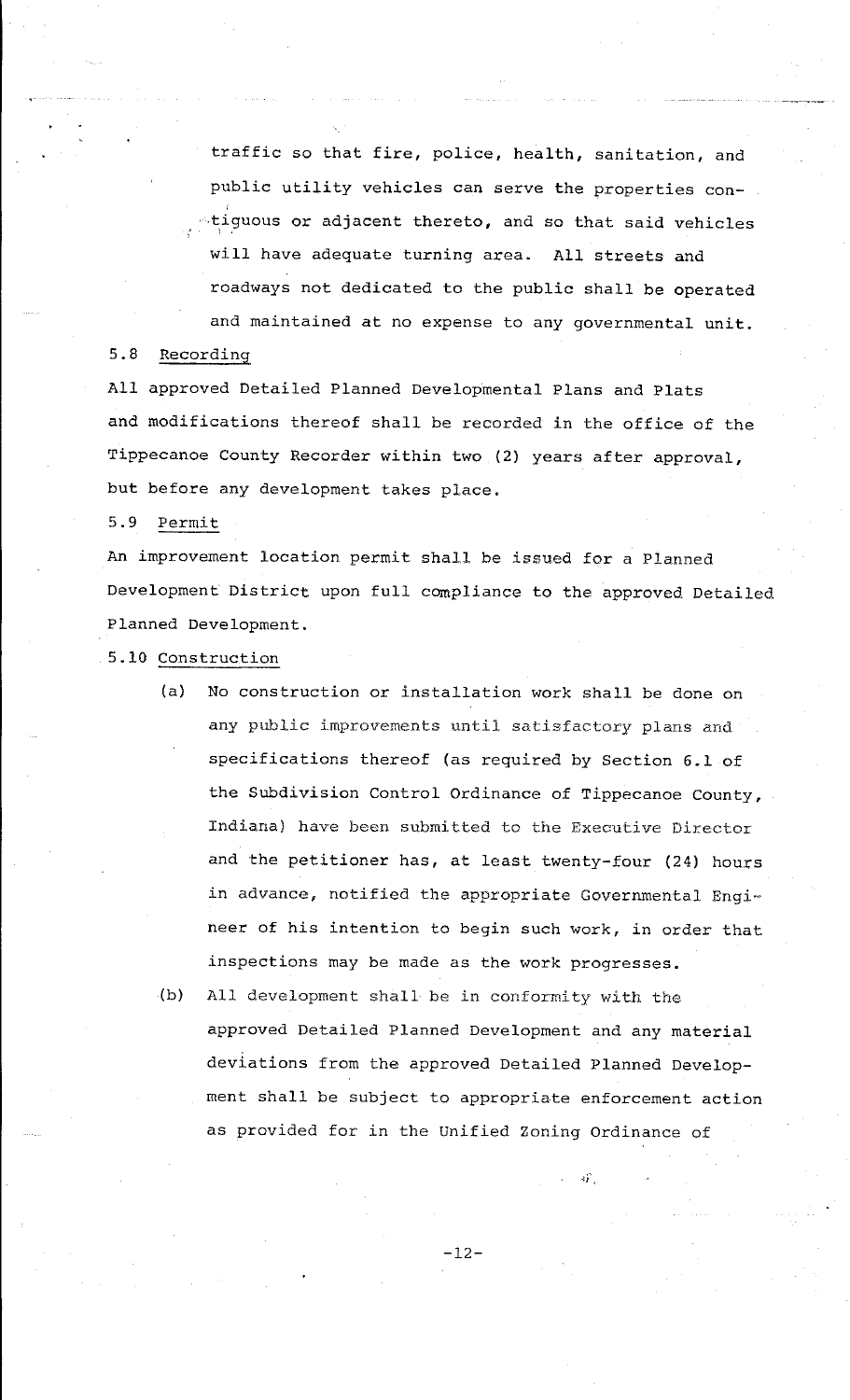### Tippecanoe County.

- 5.11 Extensions, Abandonment, Expiration
	- (a) Extensions of the time for accomplishing any matters set forth herein may be granted by the Administrative Officer for good cause shown. In the event the Administrative Officer disallows a requested extension, the petitioner may appeal said determination to the Commission who shall make a recommendation to the appropriate governmental unit.
	- (b) Upon the abandonment of a development authorized under this section (abandonment shall be deemed to have occurred when no improvements have been made pursuant to the approved Detailed Planned Development for twentyfour (24) consecutive months), or upon the expiration of five (5) years from the approval of a Detailed Planned Development for a development which has not been completed, an amendment may be initiated as provided by law to the zoning ordinance so that the land will be zoned into a category or categories which most nearly approximate its then exinsting use or such other zoning category or categories which it deems appropriate. If an extension is granted such extension shall be recorded.

#### 5.12 Rules of Procedure

All proceedings brought under this section shall be subject to the Rules of Procedure of the Area Plan Commission, where not inconsistent with the procedure otherwise stated herein.

## 5.13 Limitation on Rezoning

The Commission shall not initiate any amendments to the zoning ordinance concerning the property involved in a Planned Develop-

 $45^{\circ}$  .